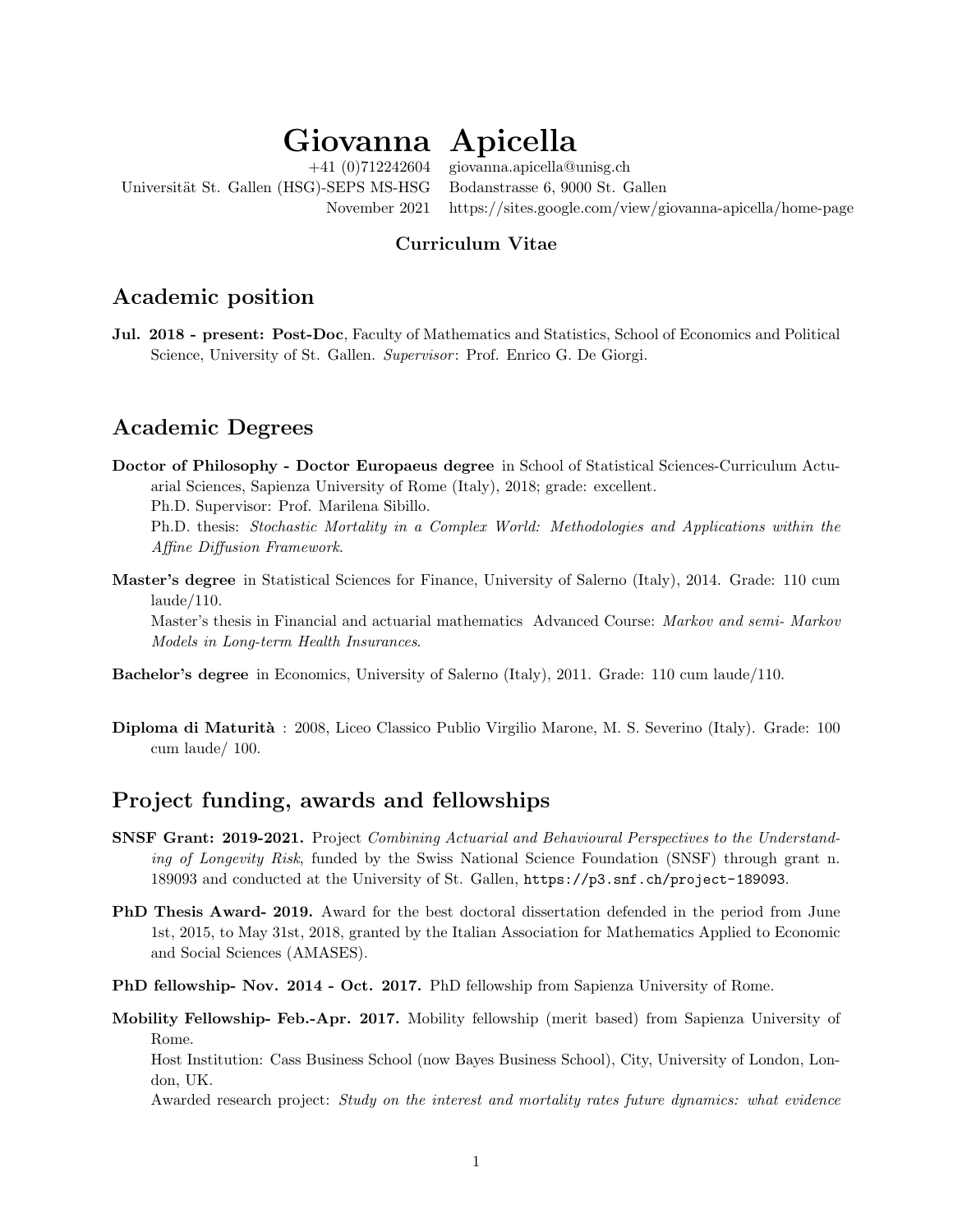Master's Thesis Award- 2014. "Carmine Sica" Award (Ninth Edition, 2013-2014), granted by Rotary Club Salerno Picentia (Rotary International - District 2100 Italy), for the relevant quality of the Master's thesis.

#### Research traineeships and international collaborations

- Dec. 2015 May 2016 Fulltime Research Trainee for the Scientific Advisor of the CEO and Chairman of SCOR SE, Dr. Michel Dacorogna, at SCOR Services Switzerland Ltd., Zürich (CH). Research topic: Long-term dependence between mortality and interest rate risks.
- Nov. 2017 Jul. 2018 Collaboration, within the Phase 3 of the research funded by the Society of Actuaries Population Aging, Implications for Asset Values, and Impact for Pension Plans: An International Study, with the international team from the University of Waterloo (Canada) and the University of Kent (UK).

#### Teaching activities

- Autumn Semesters 2019 and 2020: Lecturer in Mathematics for Economists (6 ECTS credits), Major in Economics, School of Economics and Political Science (SEPS), University of St. Gallen.
- Autumn Semesters 2018, 2020 and 2021: Lecturer in Mathematics A: Exercises, (3.50 ECTS credits), Assessment Year, University of St. Gallen.

#### Conference and seminar presentations

- 2021 XIII National Congress of Actuaries (planned); AMASES XLV Conference, ; Brown Bag Seminar 2021, School of Economics and Political Science (SEPS), HSG, Switzerland.
- 2019 AMASES XLIII Conference, Perugia, Italy; 23rd International Congress on Insurance: Mathematics and Economics (IME 2019), Munich, Germany; Polimi Finance Lunch Seminar, Politecnico of Milan, Italy.
- 2018 Mathematical and Statistical Methods for Actuarial Sciences and Finance (MAF 2018), Madrid, Spain.
- 2017 AMASES XLI Conference, Cagliari, Italy; "Actuarial Teachers' and Researchers' Conference" (ATRC 2017), University of Kent; SCOR Seminar, Zurich, Switzerland, "Recent Developments in Dependence Modelling with Applications in Finance and Insurance-Fourth Edition", Aegina, Greece; 2017 Winter School on "Perspectives on Actuarial Risks in Talks of Young researchers (PARTY)", Ascona, Switzerland.
- 2016 UNISActuarial School 2016, University of Salerno, Italy; AMASES XL, Catania, Italy; Waterloo International Workshop on the Implications of Aging on Asset Values, University of Waterloo, Canada; Astin Colloquium Lisboa 2016, Lisbon, Portugal; IbIt 2016-XVI Iberian-Italian Conference on Financial and Actuarial Mathematics, Paestum, Italy.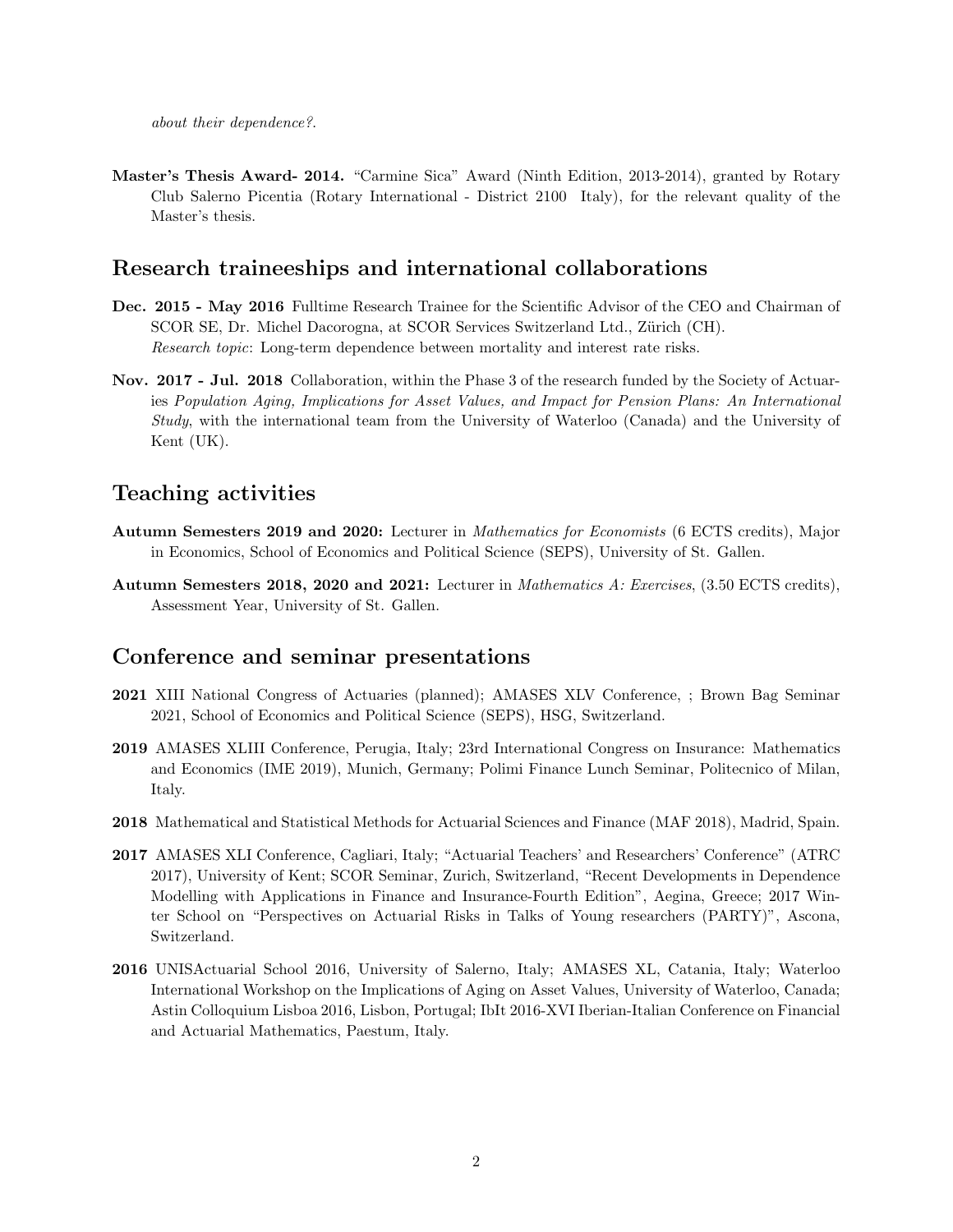### Published papers

- Apicella, G., M. Dacorogna, E. Di Lorenzo, and M. Sibillo (2019): "Improving the Forecast of Longevity by Combining Models", North American Actuarial Journal, 23(2), 298-319, https://doi.org/ 10.1080/10920277.2018.1556701.
- Apicella, G., and M. Sibillo (2018): "Corrective factors for longevity projections in a dynamic context", European Actuarial Journal, 8(1), 53-68, https://doi.org/10.1007/s13385-018-0166-6.
- Apicella, G., M. Dacorogna, E. Di Lorenzo, and M. Sibillo (2018). Improving Lee-Carter forecasting: methodology and some results. Mathematical and Statistical Methods for Actuarial Sciences and Finance (MAF 2018), pp. 57-61. Editors: Corazza, M., Durbán, M., Grané, A., Perna, C., Sibillo, M. (Eds.), Springer, Cham. ISBN: 978-3-319-89823-0 https://link.springer.com/chapter/ 10.1007/978-3-319-89824-7\_10.

#### Peer-reviewed conference papers

Apicella, G. and M. Dacorogna, (2016): "A Comprehensive Study of Mortality Dynamics in Ten Developed Countries Using the Feller Process. Proceedings of the XVI Iberian Italian Conference on Financial and Actuarial Mathematics. Pages 7-11. ISBN: 9788861970601, http://www.unisa.it/uploads/13833/ ibit\_proceedings.pdf

### Working papers

- "A behavioural gap in survival beliefs", with E. De Giorgi. Available at SSRN: https://ssrn.com/ abstract=3821595orhttp://dx.doi.org/10.2139/ssrn.3821595.
- "Using Interest Rate Models to Improve Mortality Forecast", with M. Dacorogna, E. Di Lorenzo and M. Sibillo. Available at SSRN: https://ssrn.com/abstract=3070891
- "A General Framework for Modelling Mortality to Better Estimate Its Relationship with Interest Rate Risks", with M. Dacorogna. SCOR Paper no39. Available at SSRN: https://ssrn.com/abstract= 2888794.

#### Work in progress

"Gender Attitudes toward Longevity and Retirement Planning: Theory and Evidence", with E. De Giorgi.

"Longevity and Financial Risk-Taking", with E. De Giorgi.

"Historical information and future longevity", with M. Dacorogna.

#### Research magazine contributions

Apicella, G. and E. G. De Giorgi (2021): "A new perspective on longevity risk perception". EU Research SPR21/P78. ISSN (Print): 2752-4728. ISSN (Online): 2752-4736.